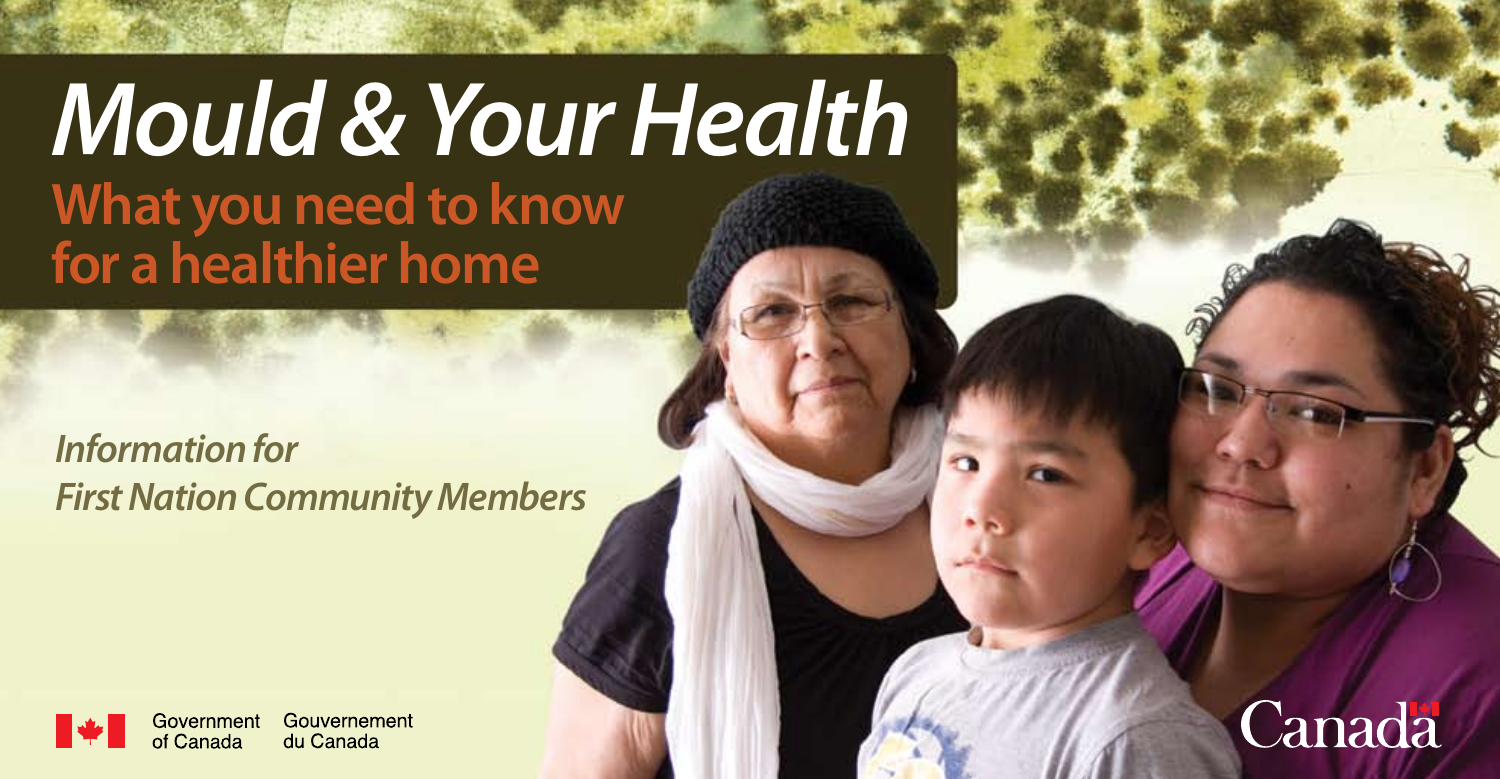### **Mould & Your Health DVD**

*Information for First Nation Community Members*

### Contents - *What you need to know*

**Short video 1** *Mould and your health*  **1 Know** 

**Short video 2** *Recognizing mould*   **2 Recognize** 

**Short video 3** *Getting rid of mould*  **3 Take Action**

> **Short video 4** *Preventing mould*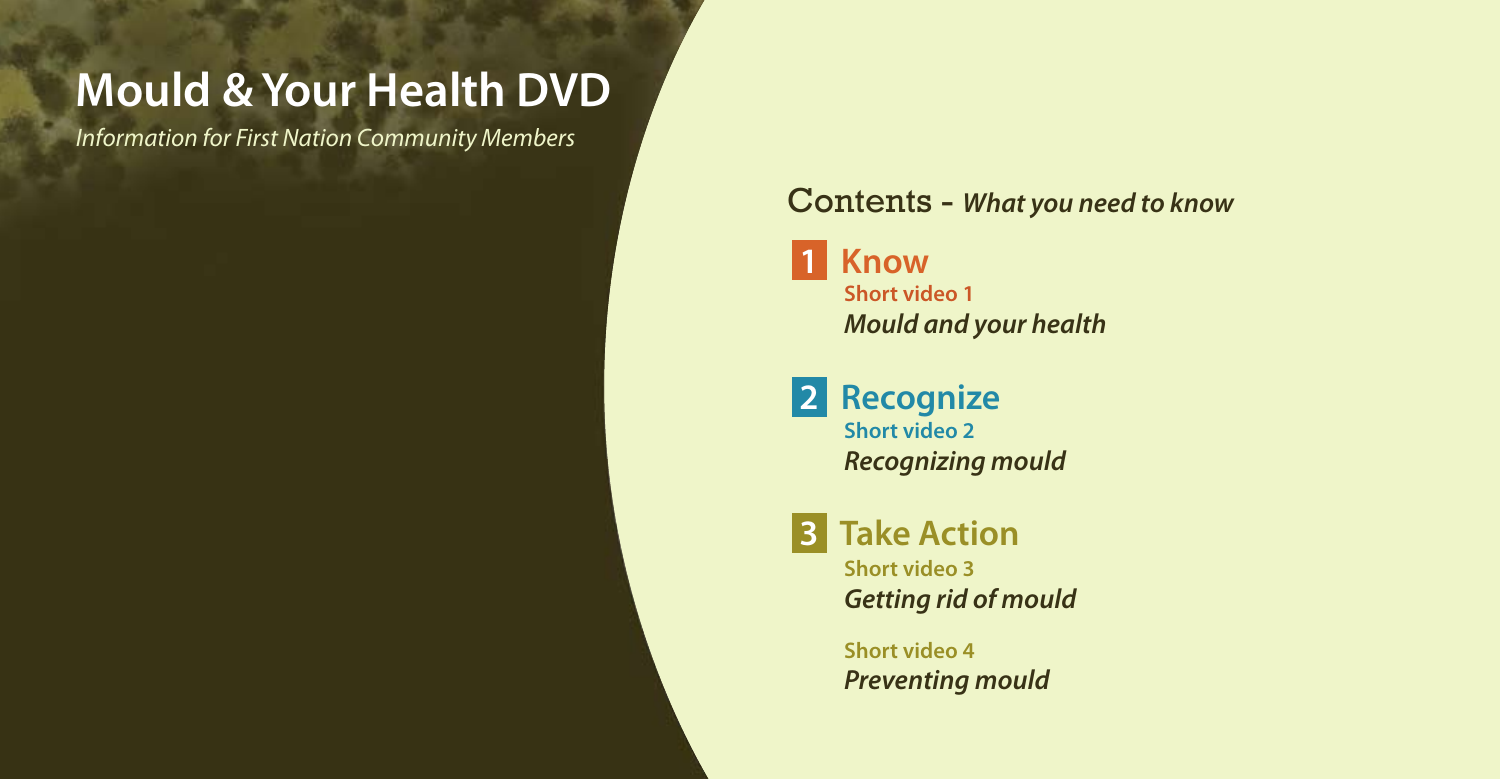**Home is where the heart is** – it's where we spend time with **family, friends** and **loved ones**. Because we spend much of our time at home, home is also where our health is.

That's why it's important to make sure that our homes are healthy environments. The steps to make your home a healthy environment may not all come as a surprise to you. But you may be surprised at just how much those little actions can help your health!

*"Mould in housing is one of the issues that can impact your health and your family's health.* 

*Yes, when there's a lot of mould in a home, it's not a simple problem to address and usually requires professional help. However, everyone has a role to play in preventing mould and understanding what to do to clean up small areas and how to get help with larger areas.* 

*Even the little things you do can help your health!"* 

**Dr. Thomas Dignan,** Health Canada

This booklet and the short videos provide information about *what you can do*.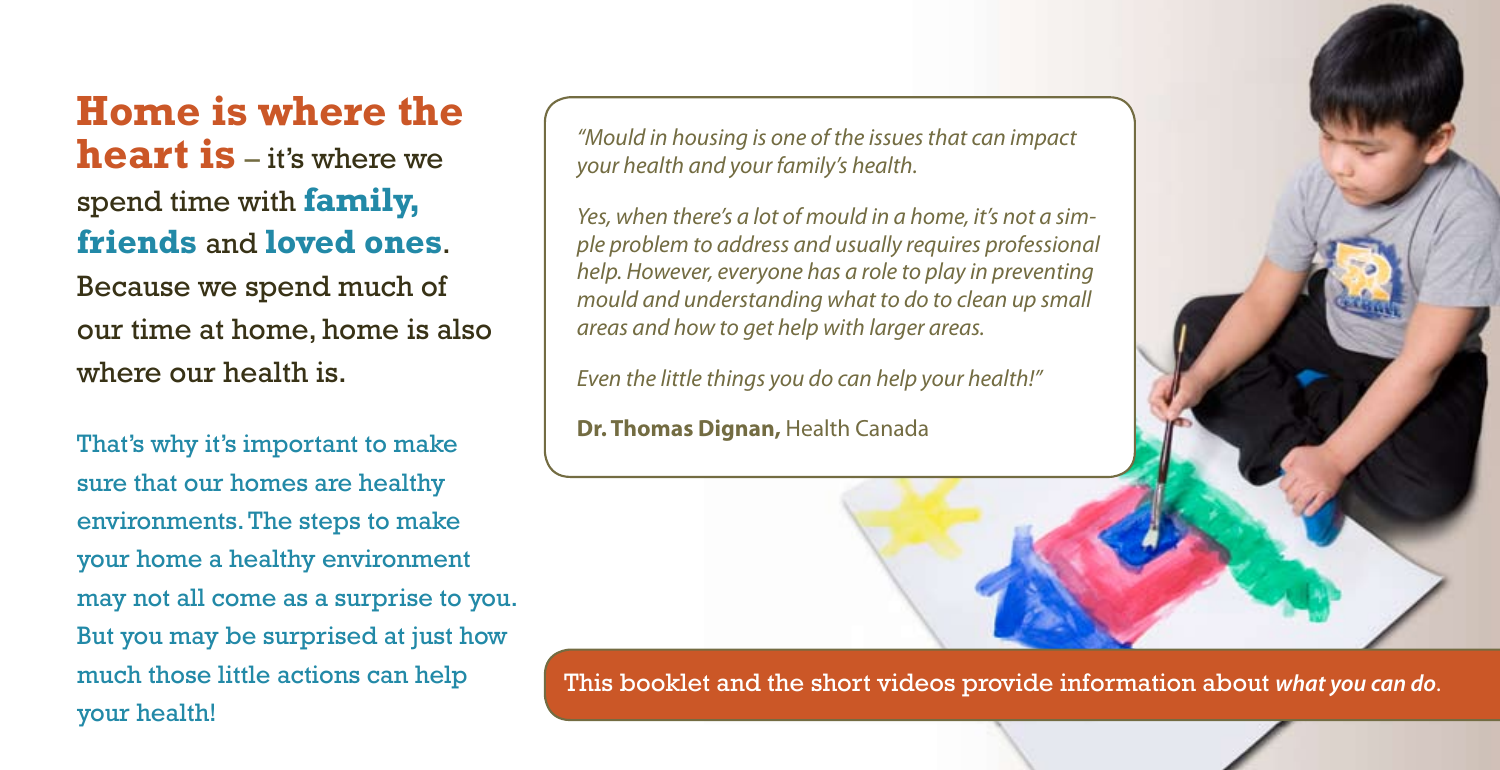# **1 Know**

**If you suspect that you or your family's health is being affected by mould, talk to your health care provider as soon as possible.**



### What are the potential health risks of mould?

There is a relationship between indoor mould, damp conditions and increased:

- **Eye, nose and throat irritation**
- Coughing and phlegm build-up
- Wheezing and shortness of breath
- Symptoms of asthma
- Allergic reactions

People respond to mould in different ways, depending upon the amount of exposure and the person's overall health. Some people are more vulnerable to the effects of mould than others. This includes children, the elderly and those with a weakened immune system or other medical condition(s), such as asthma, severe allergies or other respiratory conditions.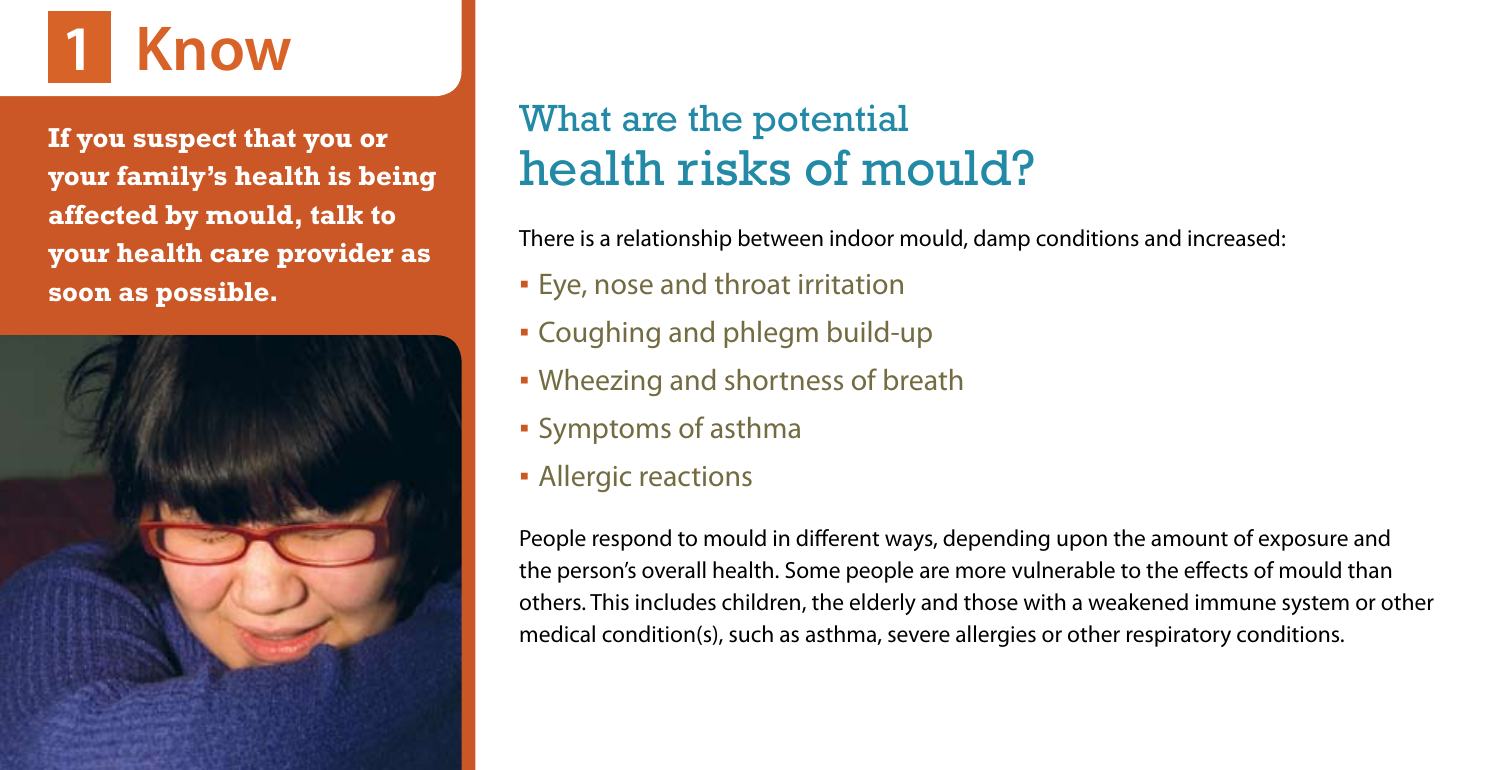### What is mould?

Mould is the common word for any fungus that grows on food or damp materials. Mould can be black, white or almost any colour. It often looks like a stain or smudge and it may smell musty.

In order to grow, mould needs **moisture** and a **material** it can live on. It then releases "spores" into the air which are small enough that people can actually breathe them in. Breathing in large amounts of these spores and the by-products they produce can negatively impact your health.



**Common places for mould to grow indoors are on window sills, fabrics, carpets, and walls in kitchens, bathrooms, and laundry areas.**

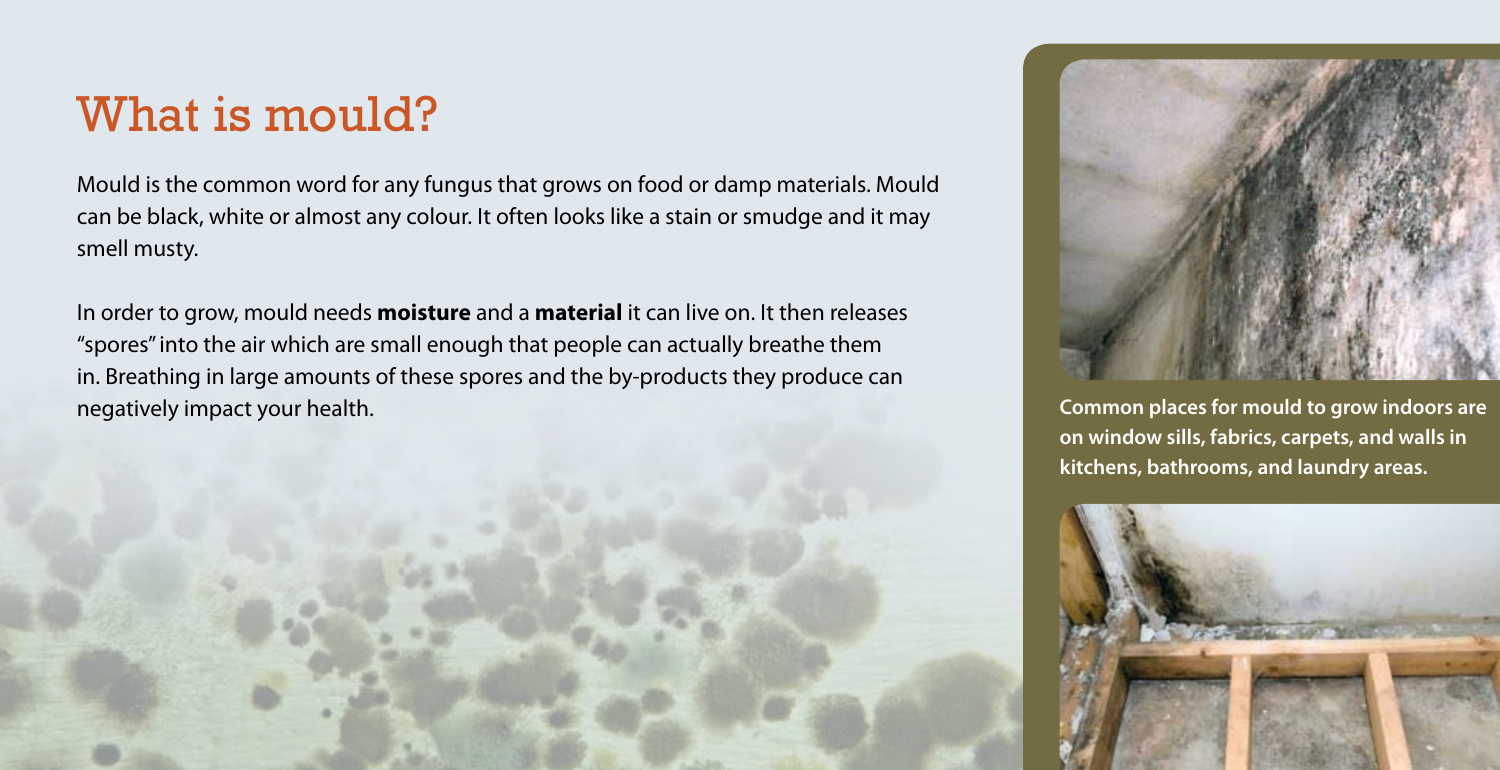# **Recognize**



Recognizing mould is an important step in protecting your health and your family's health. Check your home often.

#### **Common sources of moisture**

- **Condensation** on surfaces due to excessive humidity, lack of ventilation, or low temperature
- **Steam or excess moisture** in the air from baths/showers and cooking
- **Water leakage**, such as from a roof or plumbing leak, a cracked basement, or flooding

#### **Common household materials mould can live on**

- **Drywall**
- **Wood,** such as window sills, wall framing and firewood
- **Paper products** such as cardboard boxes
- **Damp materials** such as carpeting or furniture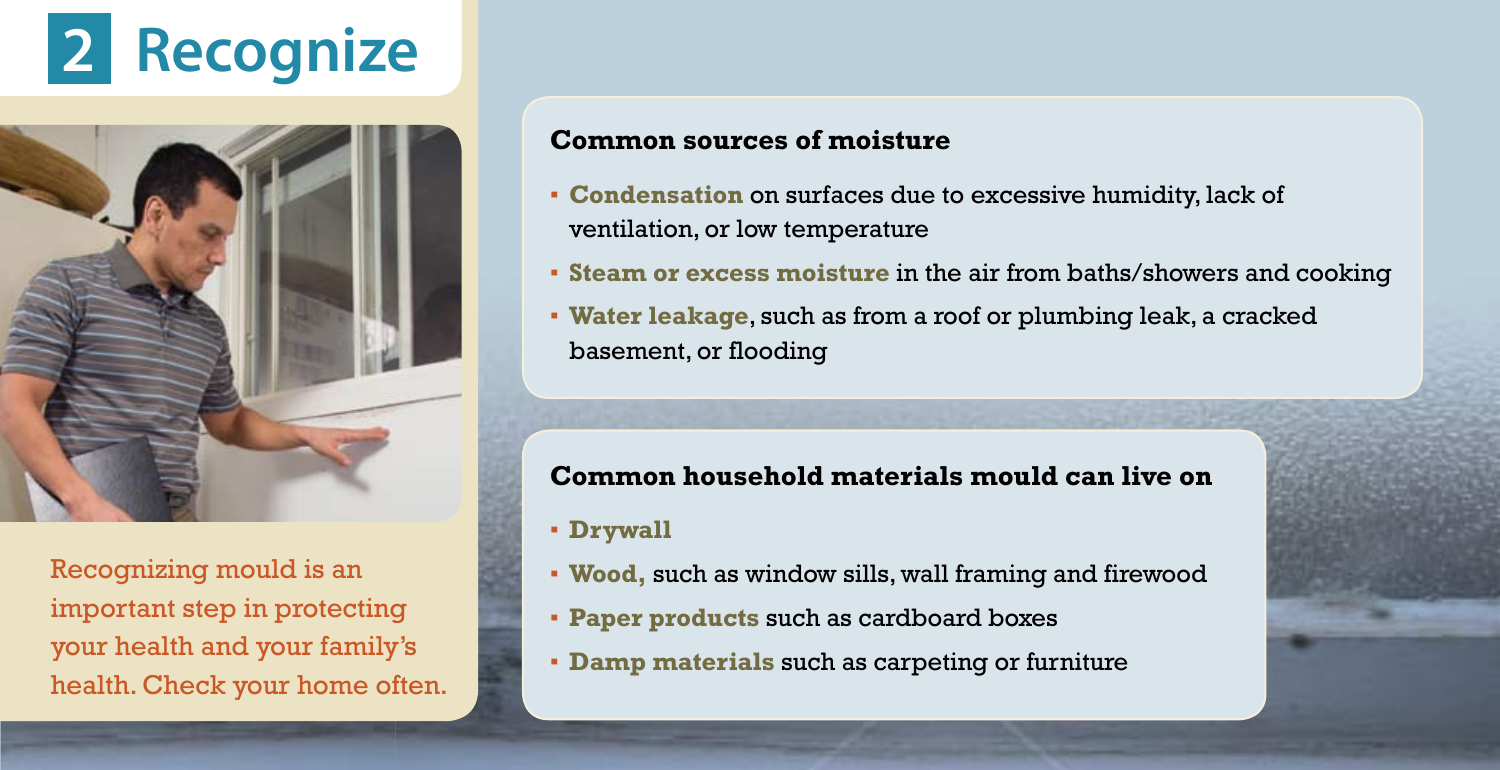**Not all mould is obvious.** It can grow inside walls or above ceiling tiles. Check for mould in damp places or where water damage has happened.

#### Find out if you have mould in your home. Check:

- The basement
- Under or behind stored items
- **.** Under the kitchen or bathroom sink
- On the wall or floor next to the bathtub or shower
- At the bottom edge of windows
- Closets
- Other damp places in your home

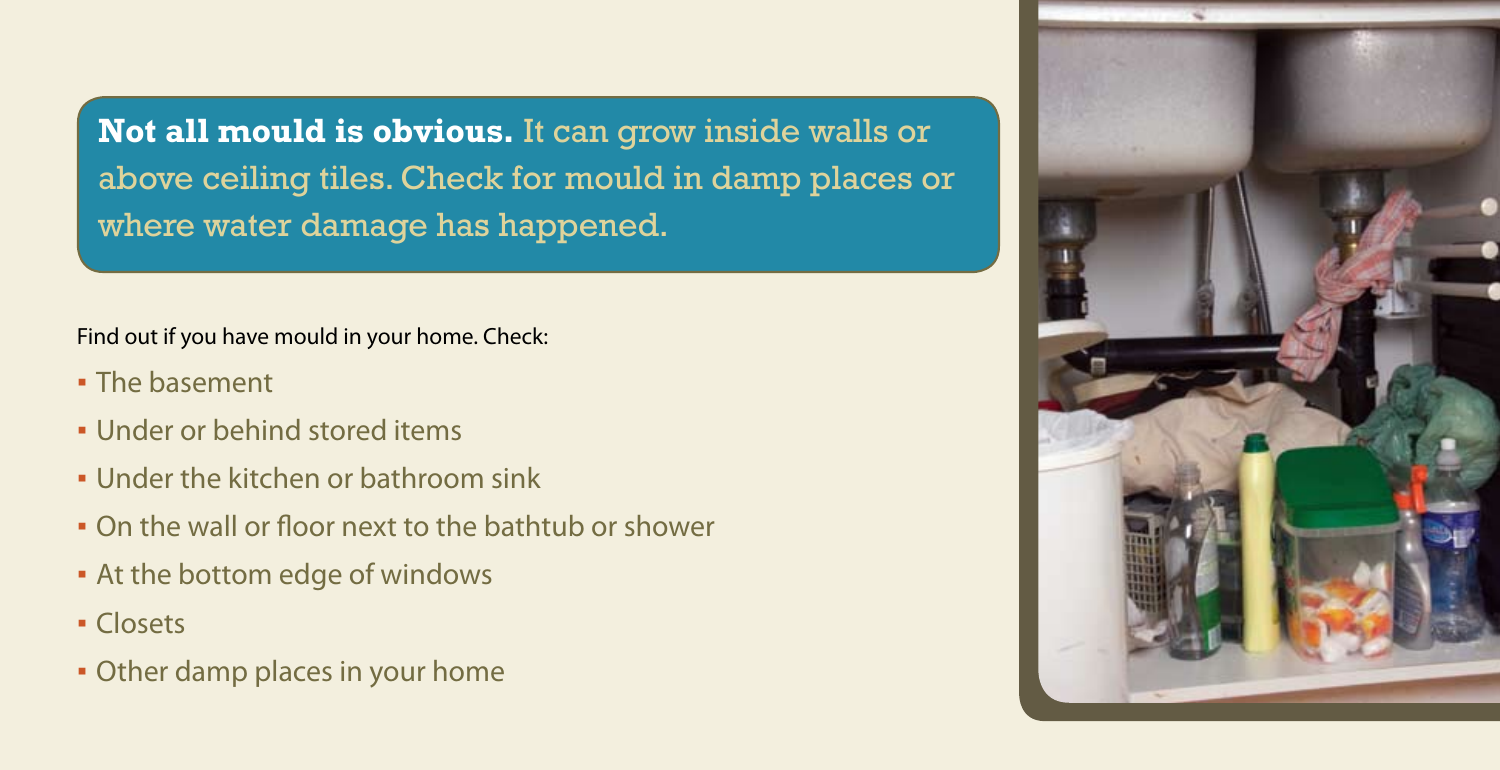



## What do I do if I find mould?

Before beginning any mould clean-up take steps to ensure that you do not expose yourself or others to mould spores. It is recommended that you wear an adequate breathing mask (N95 or better respirator), safety glasses or goggles and rubber gloves.

Even with adequate precautions, mould spores may become airborne. As a precaution during clean-up, children, the elderly and sensitive people such as those with asthma, allergies or other health problems should leave the house. Consult your physician if in doubt.

### **Find and fix the source**

Try to find and fix the causes of the mould. For example, a plumbing leak could cause mould growth. The source of moisture should be fixed to try to make sure the mould cannot grow back once it's cleaned.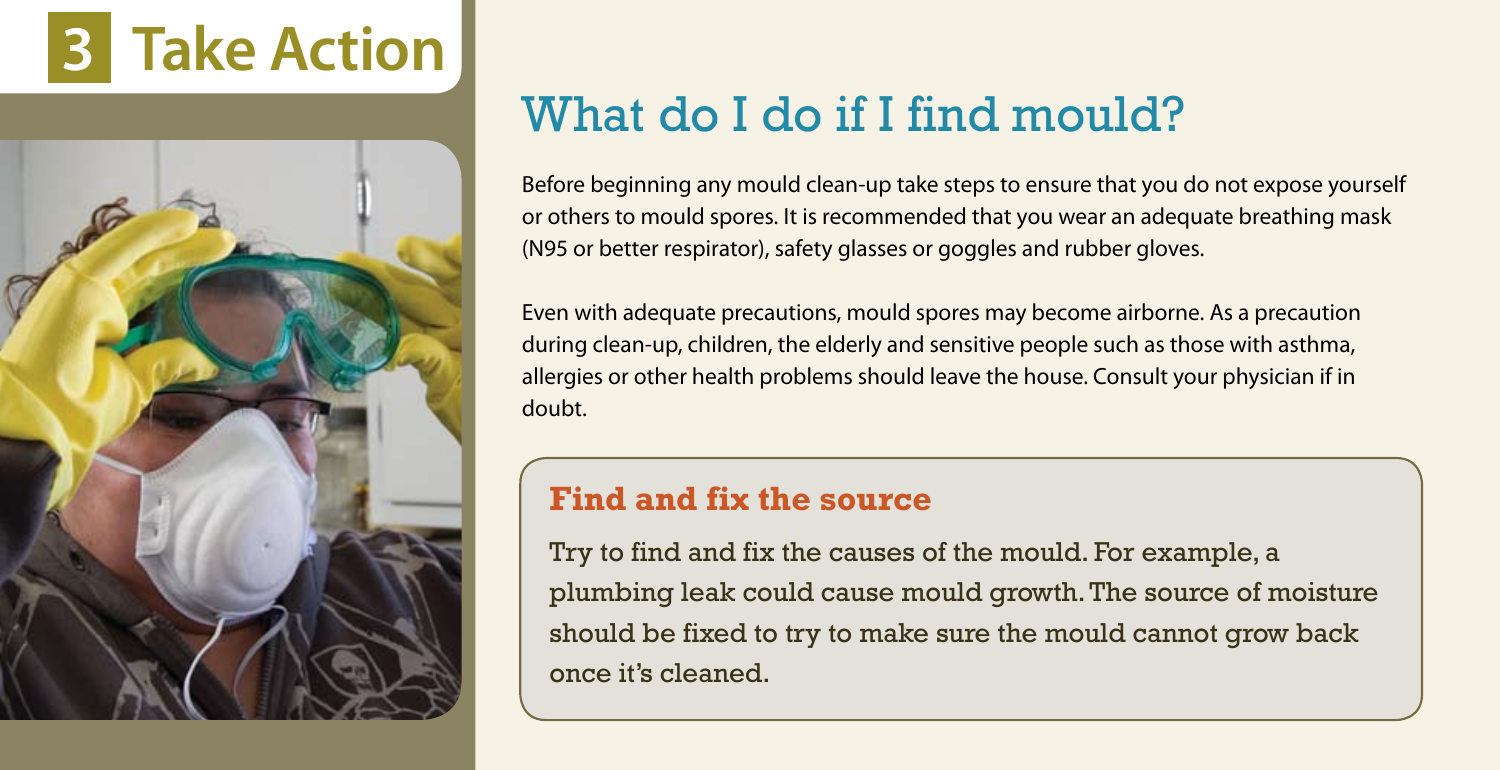### **Clean up small areas**

You can clean mould areas that are less than the size of a standard large garbage bag folded in half (1 square meter). Follow these steps:

**1. Put on protective wear** including a long sleeve shirt, appropriate and properly fitted dust mask, safety glasses or goggles and rubber gloves. These items are generally available in local stores.

### **2. Prepare a bucket with water and a bit of dish detergent**  (preferably unscented) **and another with clean water**. If you are cleaning drywall, you can use baking soda instead of dish detergent.

#### **3. Clean the surface**

- Wipe the surface with a rag dipped in the soapy water
- Sponge with a clean, damp rag and dry quickly
- Do not allow the drywall to get too wet



**Replace porous or absorbent materials (such as ceiling tiles, upholstery and carpeting) that become mouldy or are badly damaged. Dispose of the mouldy or damaged material appropriately (see www.cmhc.ca/mold for more information)**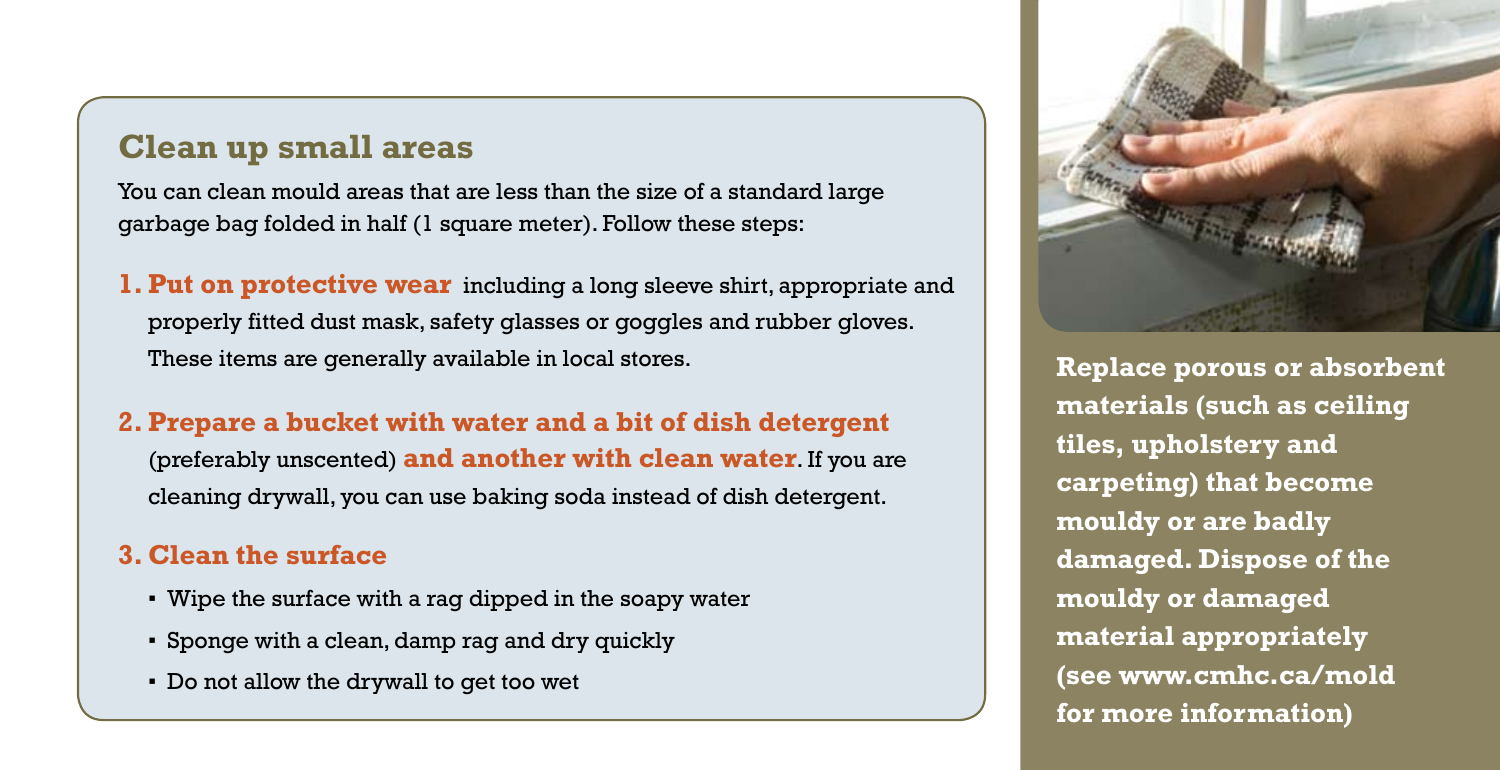# **3 Take Action**

Get help with larger areas



Contact your housing manager or your local Environmental Health Officer (EHO) if you suspect that your home has:

- One or more patches of mould larger than 1 square meter
- More than three patches of mould less than 1 square meter
- Patches of mould that keep coming back after cleaning
- A mould problem that you cannot solve on your own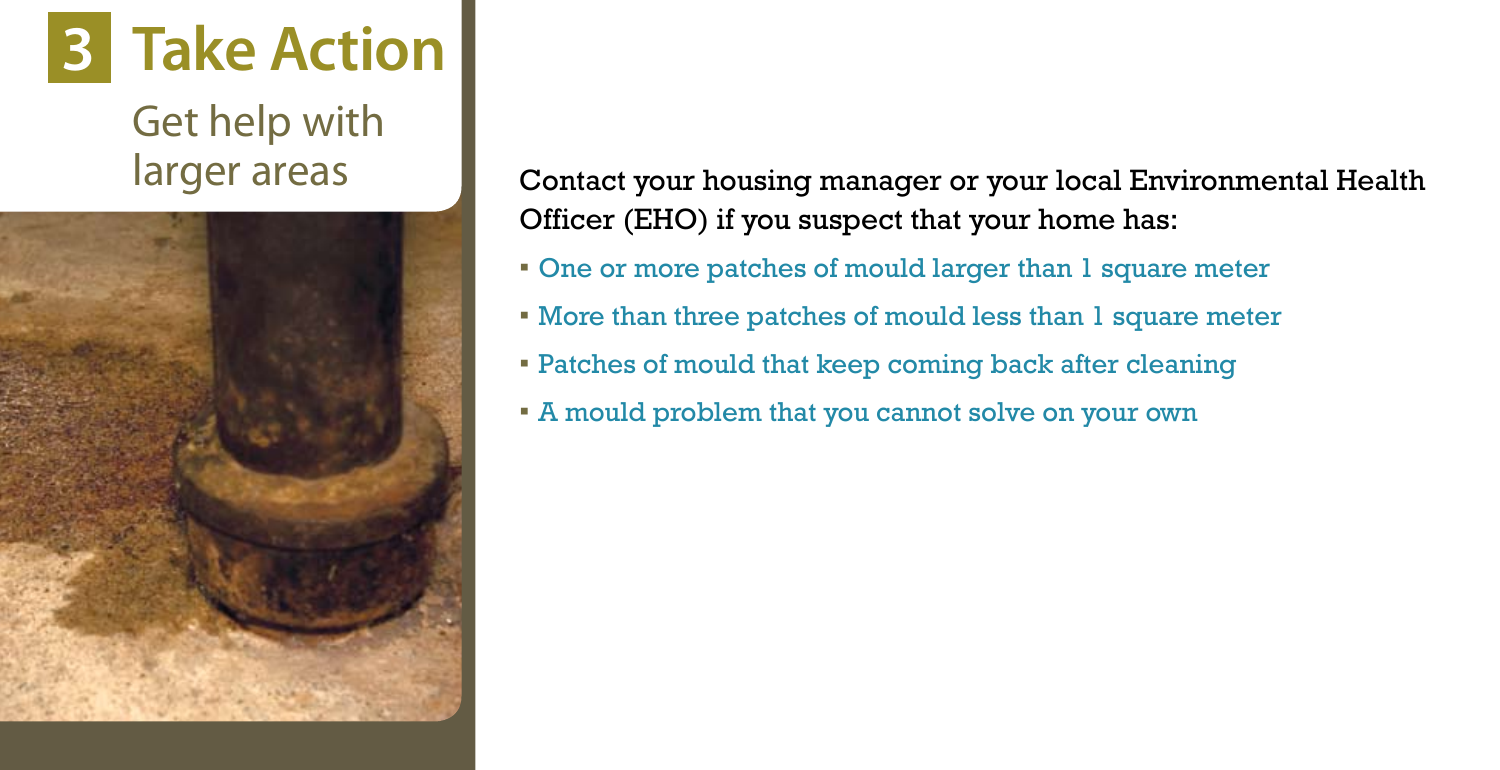If there is a lot of mould (greater than one square meter), if mould comes back after repeated cleanings or if a family member suffers from asthma or other respiratory problems as a result of mould, it is recommended that you contact your housing manager or your local Environmental Health Officer (EHO) to obtain advice on the cleaning of the mould in your home.



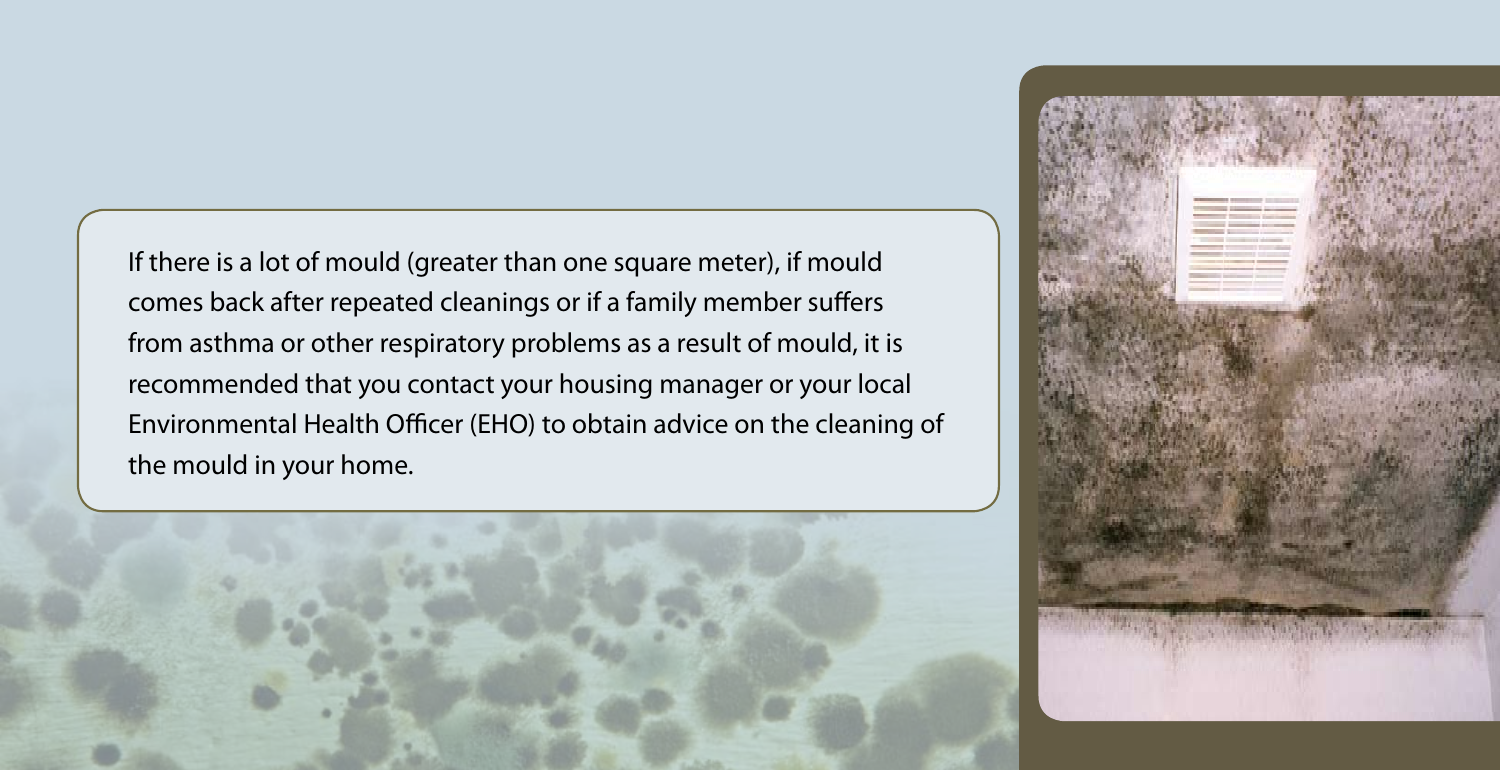# **3 Take Action**



**Controlling moisture and keeping your home dry is the key to preventing and stopping mould growth.**

# Prevention **How do I prevent mould?**

Simple things that you can do:

### ▪ **When you see water or moisture ACT QUICKLY**

- **Check home foundation, walls, windows, roof, plumbing, tubs and sinks for water leaks.** If you find a leak or a spill, dry the area and fix the leak.
- Check window sills regularly for condensation or moisture, particularly during the cold months. If found, act quickly to dry the wet surface.

### ▪ **Ventilate your home**

- Turn on an exhaust fan or open a window when showering or cooking. Let the fan run for a few minutes after you are finished.
- Check clothes dryer, bathroom and kitchen fans, stoves, and oil or propane heaters to be sure they are vented outside.
- **Open windows, when practical. Use fans as needed.**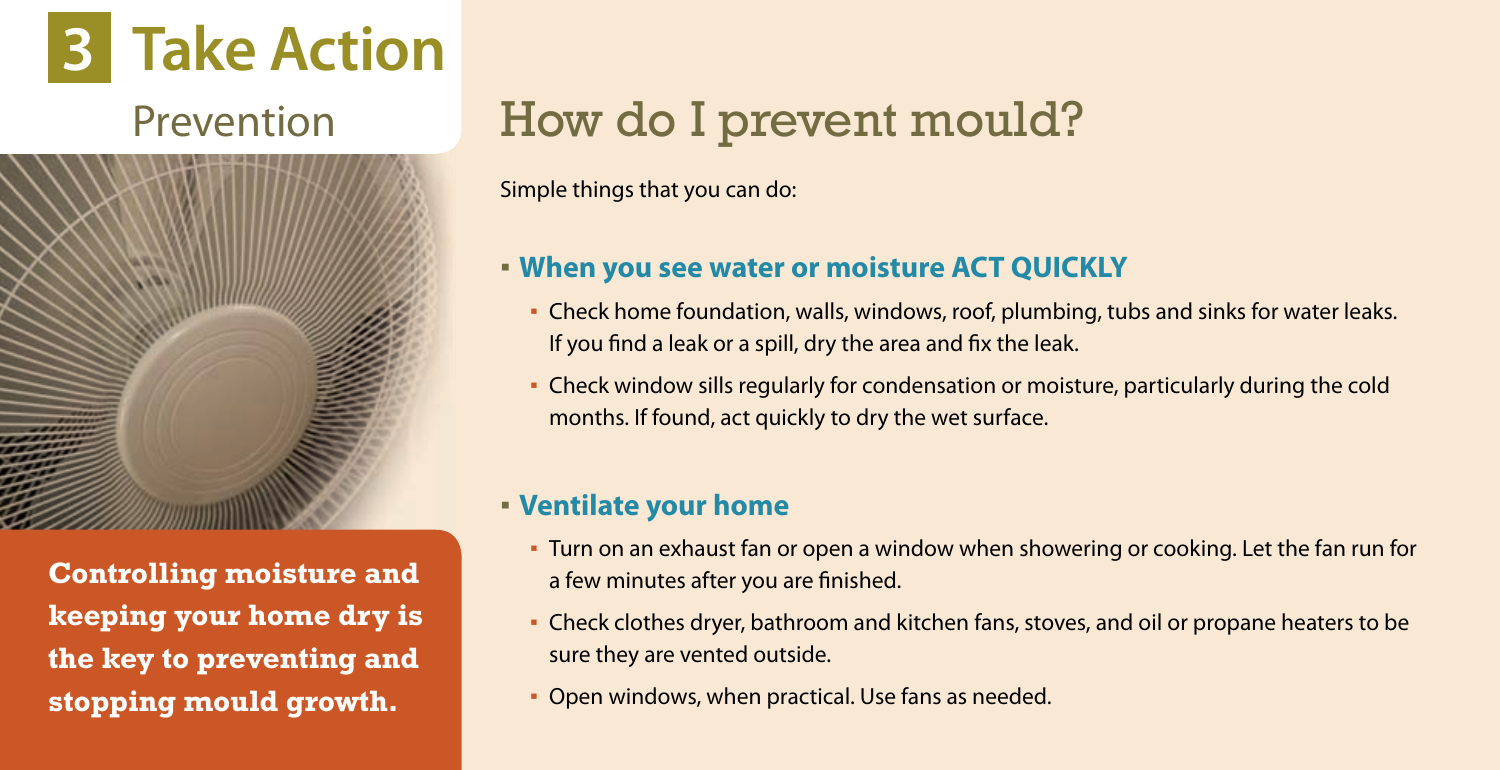### ▪ **Keep your home warm and ensure good air circulation**

- **Rooms or areas that become cold can encourage condensation to form and surrounding** materials to become damp and mouldy.
- Keep furniture and other belongings away from exterior walls to allow warm air to circulate.

### ▪ **Remove items that may cause mould**

- Reduce the amount of stored materials, especially in the basement and closets.
- **Throw out wet and badly damaged or musty smelling items.**
- Do not store firewood inside the home.
- Remove carpet in bathroom and basements that are damp.
- Avoid storing items in cardboard boxes on basement floors.

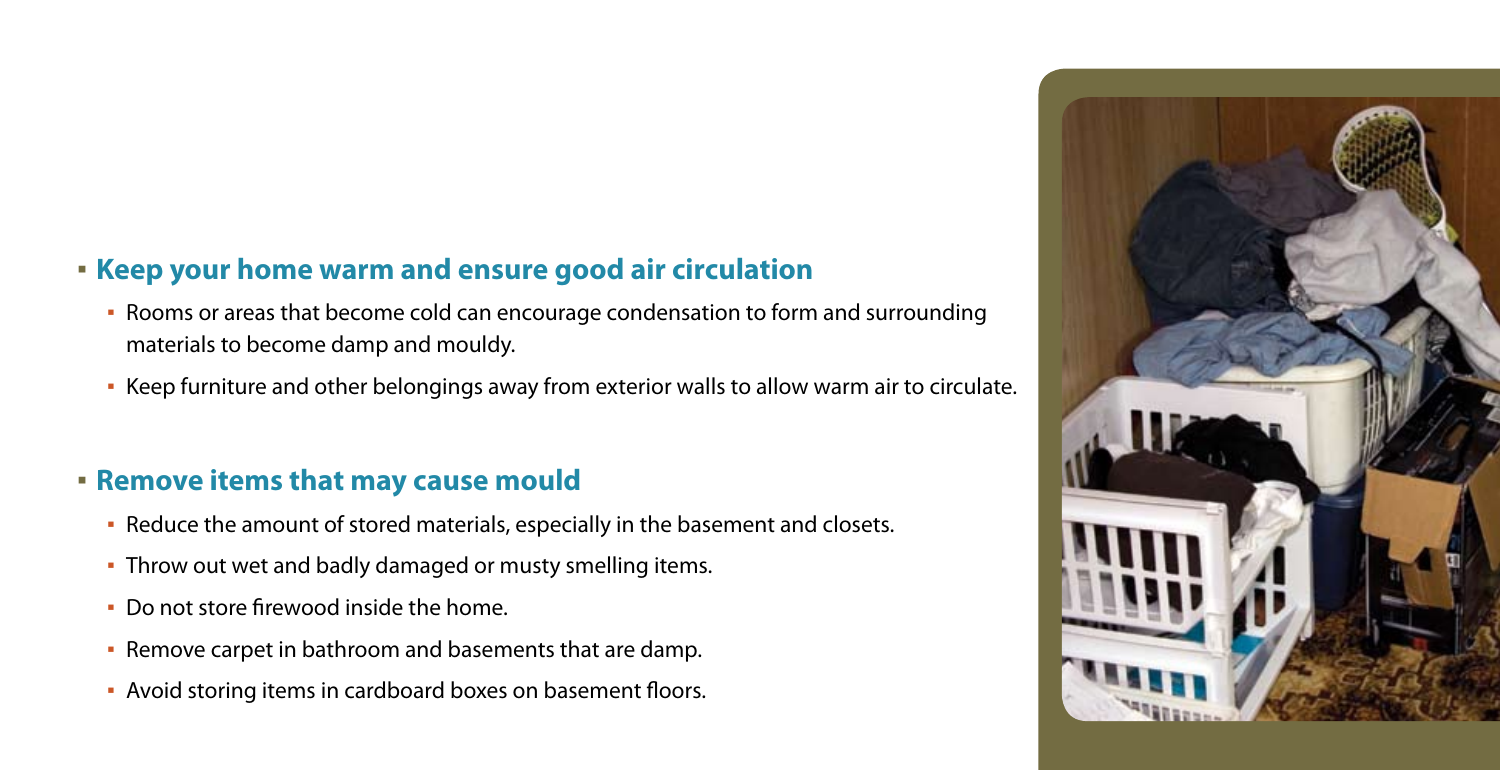

### ▪ **Keep your home clean and dry**

- Clean and dry surfaces that get wet, such as:
	- Drip pans in your air conditioner, refrigerator, dehumidifier, washing machine/tub, bathtub/shower, and surrounding walls.
- Vacuum carpets and furniture often.
- **EXECT** Basement floor clear of debris.
- Use air conditioners and dehumidifiers during humid weather, if possible.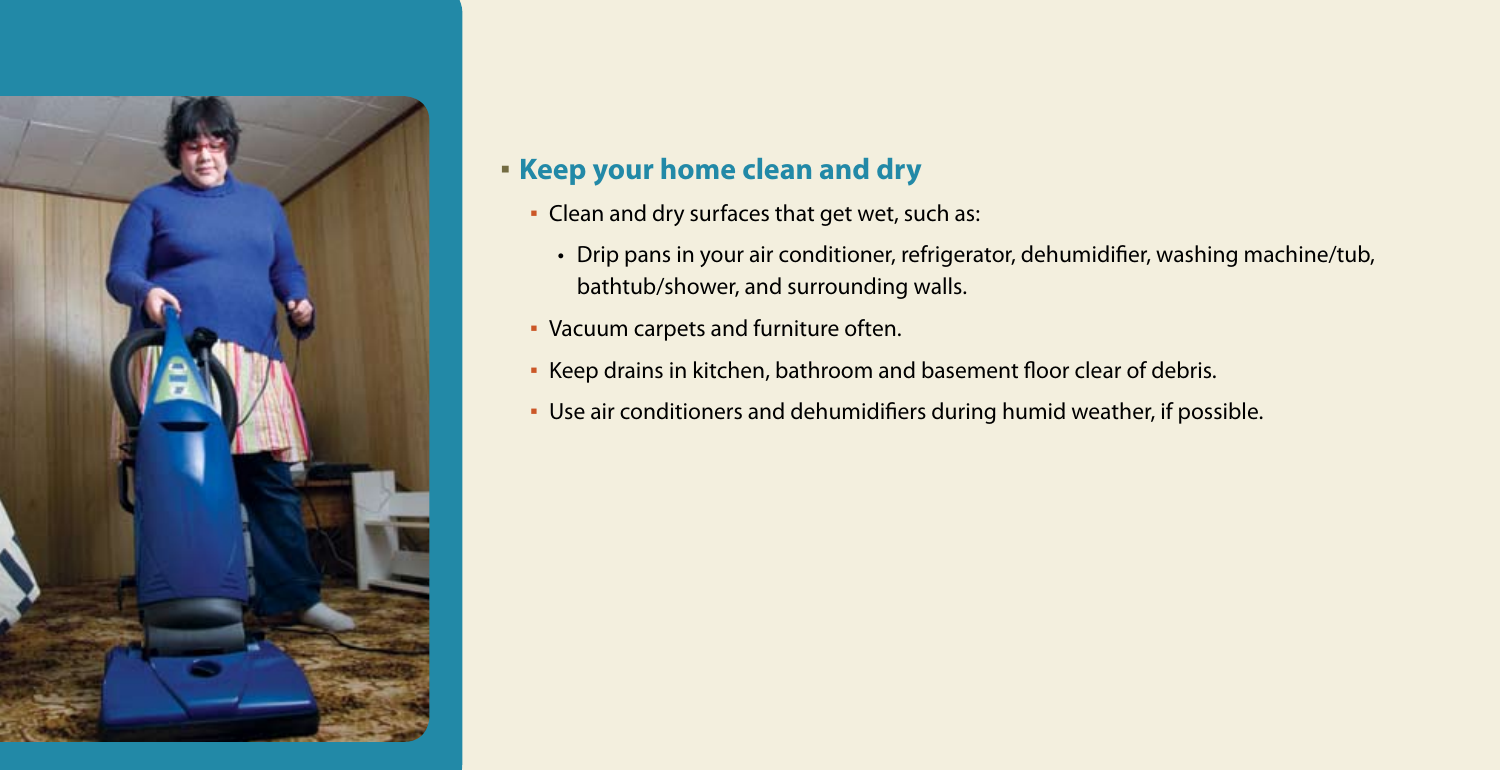### ▪ **Minimize other indoor moisture sources**

- Avoid hanging laundry to dry indoors when possible. Remove dryer lint after each use.
- **Don't over-water plants and watch for signs of** mould in the plants.
- Take out garbage regularly.
- Keep your sump pit covered.

### ▪ **Prevent water from entering your home**

- Install downspout extensions to take rainwater and melted snow away from the home.
- Make sure eaves troughs/roof gutters and downspouts are connected and working. Clean and repair regularly.
- Make sure the ground slopes away from the home foundation, so that water does not collect around the foundation and enter the home.

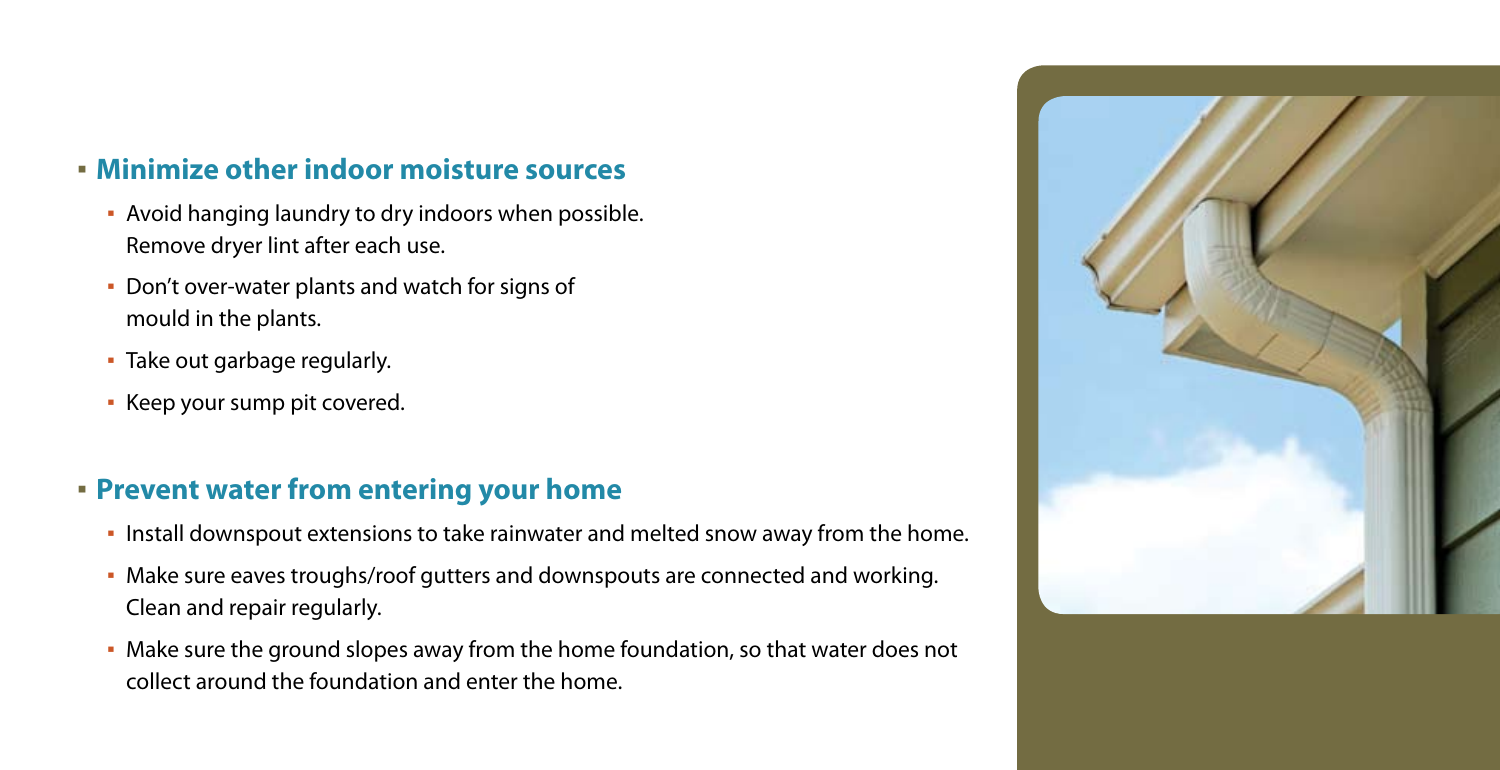## Mould and your health

"Learning what we can do to prevent mould is extremely important. Taking action and teaching others will help make sure we have a healthy household now and in the future."

First Nation Community Member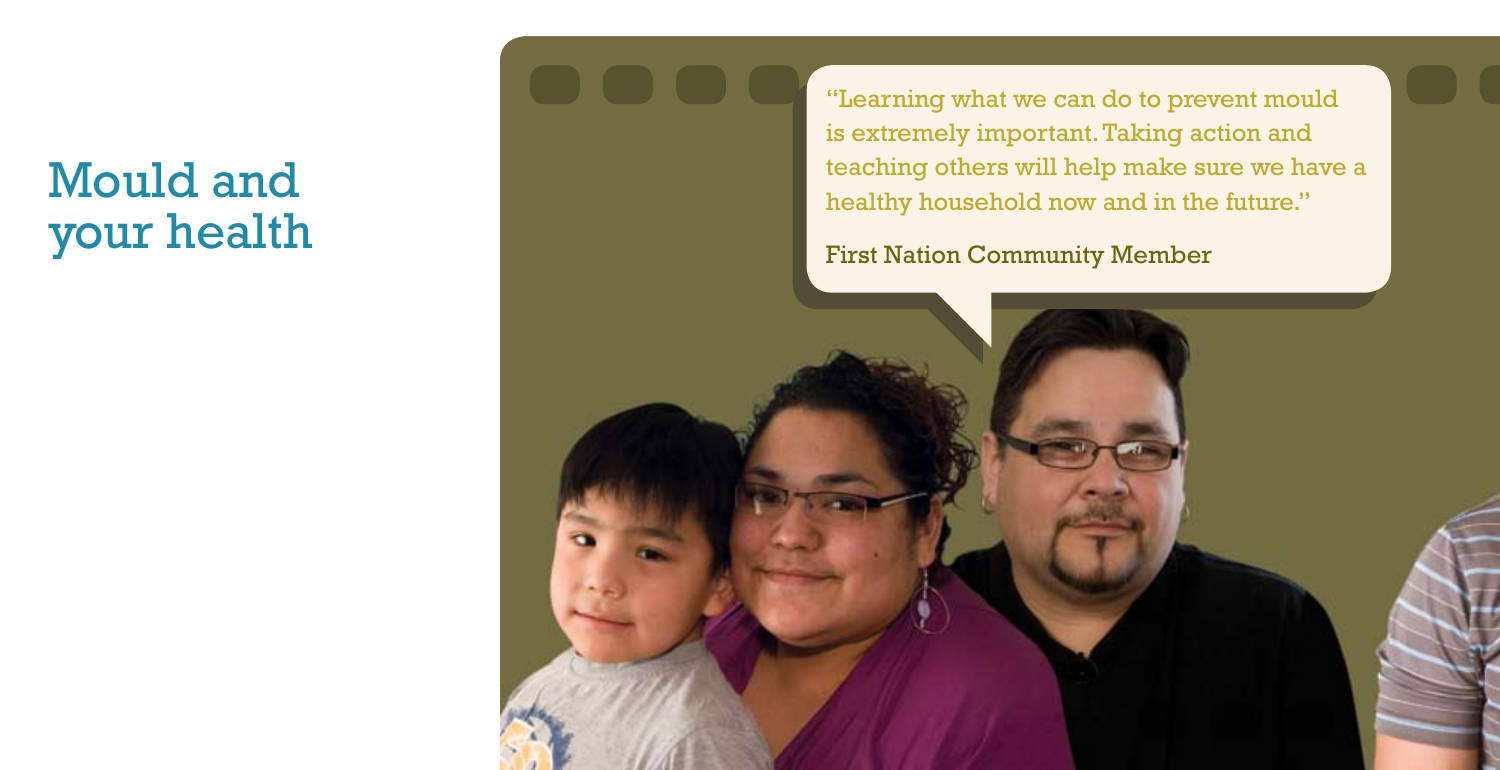"Regularly checking your home for mould; getting rid of it when you see it, and quickly dealing with the source of the moisture will help stop mould from growing or coming back. These steps can help make your home healthy – protecting your health and your family's health."

Dr. Thomas Dignan, Health Canada

"Controlling moisture and keeping your home clean and dry is a key to preventing and stopping mould. There are simple things that you can do."

Environmental Health Officer, Health Canada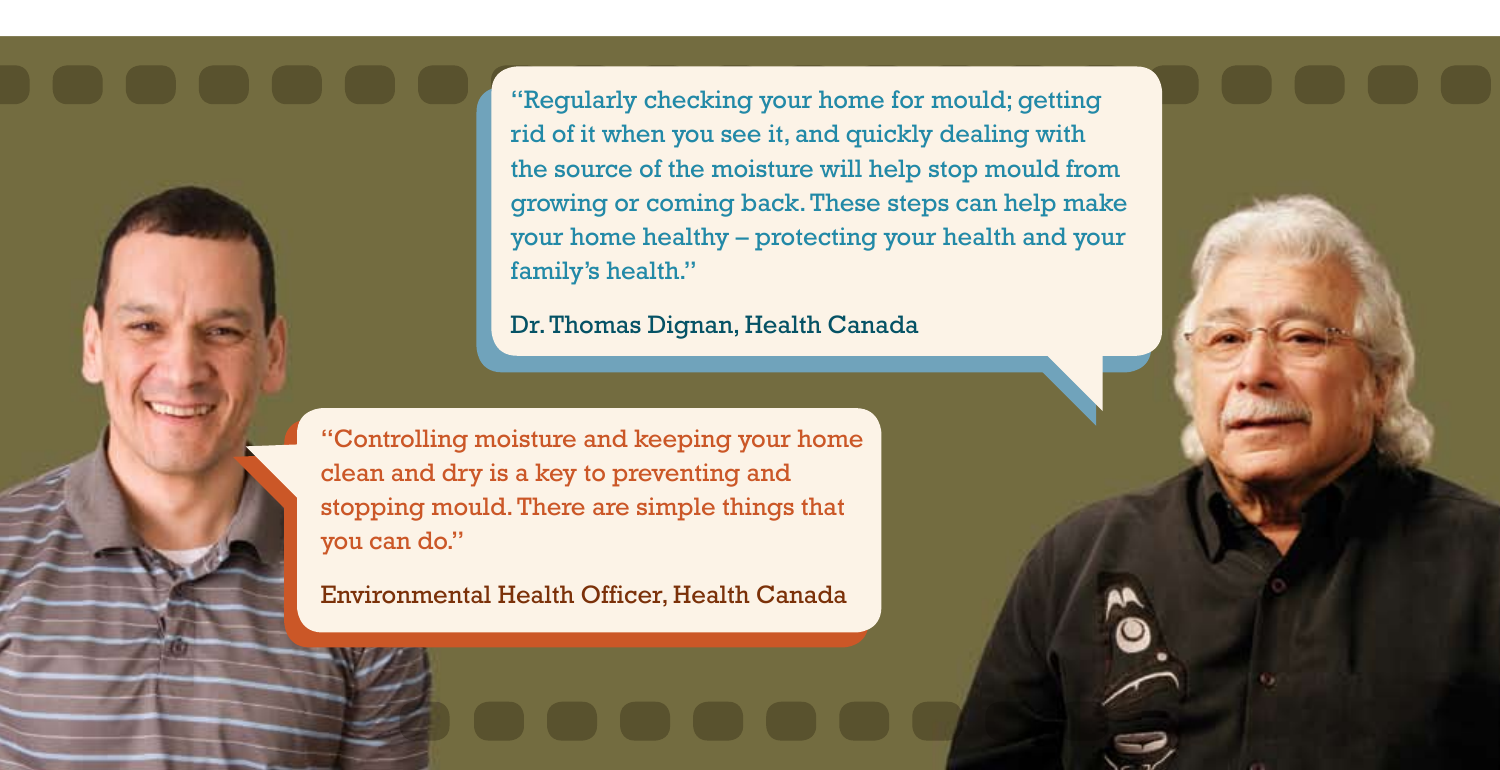

# Learn More

Potential health impacts of mould: **www.healthcanada.gc.ca/mould** 

Mould clean-up and retrofitting projects: **www.cmhc.ca/mold**

*This publication is brought to you by Health Canada, as a result of the National Strategy to Address Mould in First Nations Communities, developed by Health Canada, Indian and Northern Affairs Canada, Canada Mortgage and Housing Corporation and in partnership with the Assembly of First Nations.*